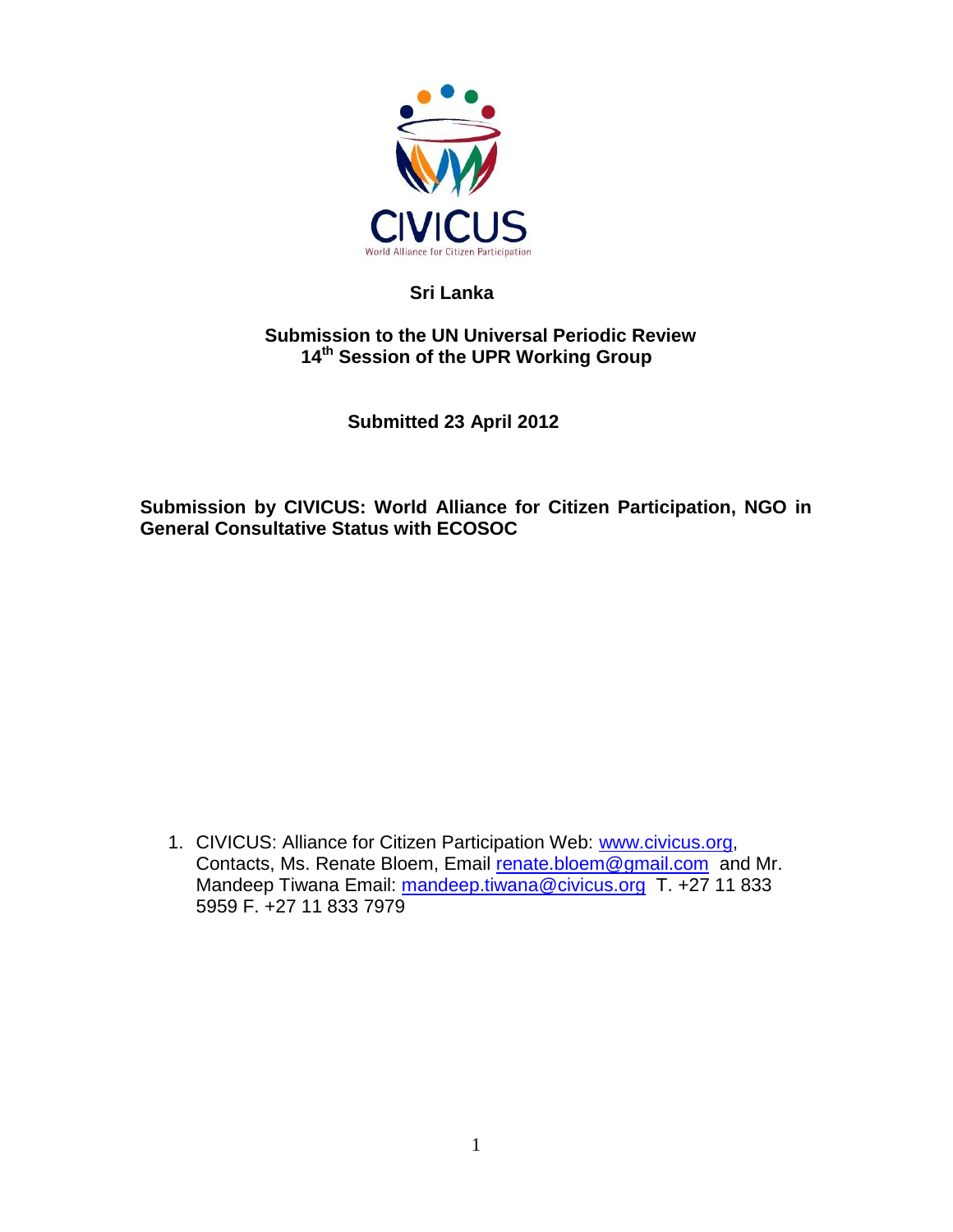# **Sri Lanka**

#### **Submission to the UN Universal Periodic Review 14th Session of the UPR Working Group**

# **Submitted 23 April 2012**

## **Submitted by CIVICUS: World Alliance for Citizen Participation, NGO in General Consultative Status with ECOSOC**

#### **1. (A) Introduction**

- 1.1 CIVICUS: World Alliance for Citizen Participation is an international movement with members in more than 100 countries worldwide. Established in 1993, CIVICUS nurtures the foundation, growth and protection of citizen action throughout the world, especially in areas where participatory democracy and citizen's freedom of association are threatened.
- 1.2 In this document, CIVICUS outlines urgent concerns related to the environment in which civil society activists and human rights defenders operate in Sri Lanka and about threats faced by them in the exercise of the freedoms of expression, association and assembly.
	- Under Section B, CIVICUS highlights concerns regarding abductions and intimidation of civil society activists exposing human rights violations committed by Sri Lankan security forces
	- In section C, CIVICUS highlights concerns regarding restrictions on freedom of expression and information through blocking of access to critical news websites and attacks on journalists
	- In section D, CIVICUS highlights restrictions on freedom of association and peaceful assembly and impediments to civil society activities in the northern areas of Sri Lanka
	- In section E, CIVICUS makes some recommendations to the Sri Lankan government

## **2. (B) Concerns regarding abductions and intimidation of civil society activists exposing human rights violations by Sri Lankan security forces**

2.1 The Constitution of Sri Lanka and the ICCPR to which Sri Lanka is a party guarantee the freedoms of expression, association and assembly. Nonetheless, abductions and other acts of intimidations are rife in Sri Lanka particularly against human rights defenders.

2.2 It is a matter of deep concern that the human rights defenders engaged in the legitimate defence of human rights by highlighting concerns whether at home or at the UN are being subjected to reprisals by state officials who continue to evade calls to carry out credible investigations into allegations of war crimes committed during the civil war in the country.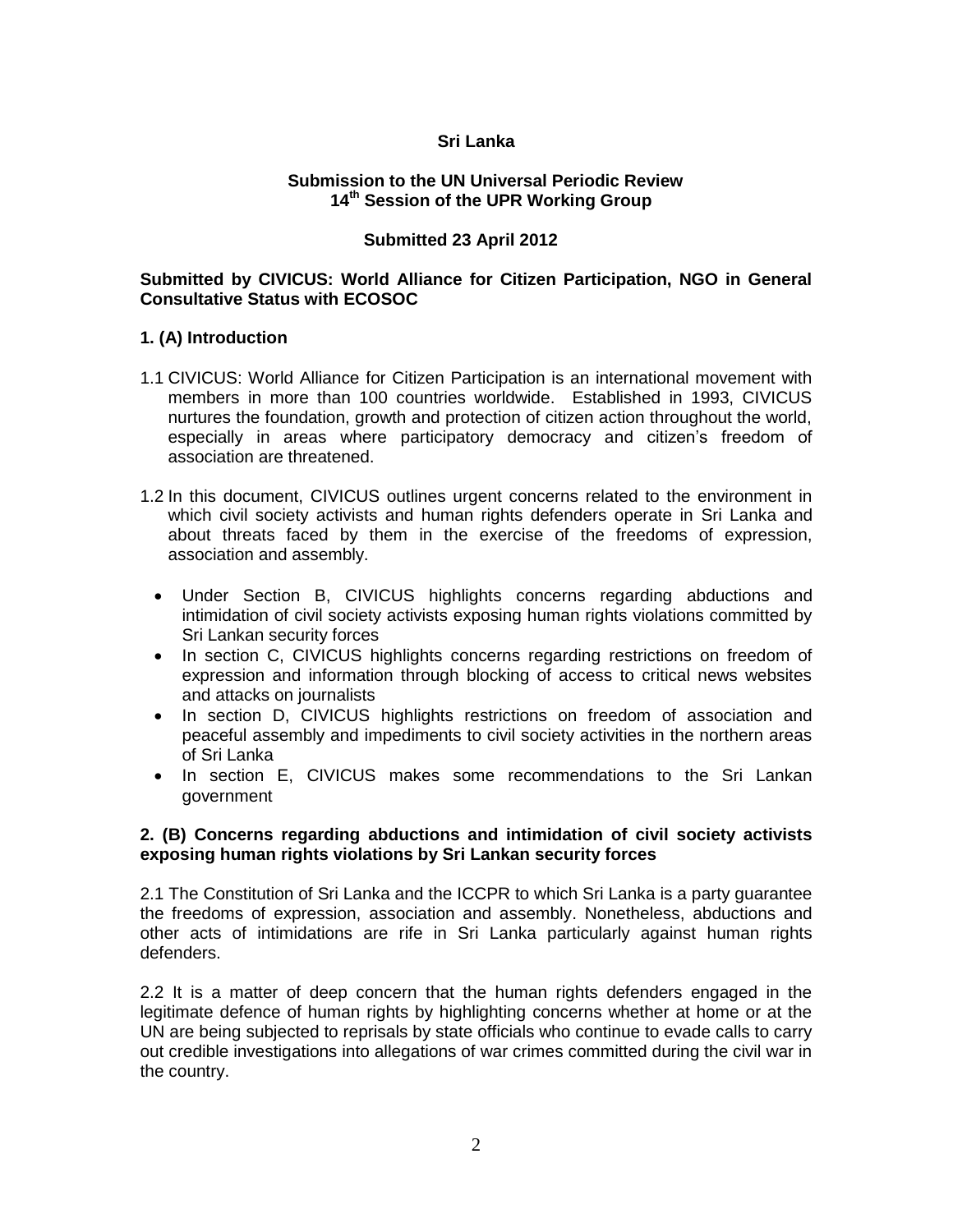2.3 A number of members of civil society organisations and individual activists exposing human rights violations committed during the civil war by Sri Lankan security forces have been abducted to prevent them from continuing their work. On 9 December 2011, two activists, Lalith Weeraraj and Kugan Murugunandan working on enforced disappearances cases and release of political prisoners were abducted in Jaffna prior to celebrations of International Human Rights Day on 10 December. They remain missing. Five doctors who reported on civilian deaths during the end of the civil war were detained by the army in May 2009. They were accused of aiding the outlawed group, Liberation Tigers of Tamil Elam and their accounts were denounced as "terrorist propaganda" while they were subsequently forced to recant their statements. In September 2008, two grenades were thrown at the residence of JC Weliamuna, a prominent human rights lawyer and Executive Director of Transparency International, Sri Lanka at the time.

2.4 In addition to abductions and other forms of initimidation, the state media and news outlets controlled by the government have been running a slanderous campaign against human rights defenders engaged in activities at the UN Human Rights Council accusing them of being traitors and aligned to the outlawed group, the Liberation Tigers of Tamil Elam. Ms Sunila Abeysekara, Ms Nimalka Fernando, Dr Paikiasothy Sarvanamuttu and Mr Sunanda Deshapriya have been singled out for defamation by the state television channel, *Rupavahini*, the *Independent Television Network* and the *Lake House* group of news papers. On 23 March 2012, Sri Lankan Minister for Public Relations threatened to break the limbs of activists seeking to ensure Sri Lankan security forces" accountability at the UN if they set foot in the country. In 3 March 2010, a Sri Lankan news website, Lankanewsweb published the names of 35 human rights defenders and perceived by the State Intelligence Services as being opposed to the government. It is believed that the list was leaked to the press as part of a government sponsored campaign to intimidate those named in it.

## **3. (C) Restrictions on freedom of expression and information through blocking of access to critical news websites and attacks on journalists**

3.1 The Constitution of Sri Lanka and the ICCPR to which Sri Lanka is a party guarantee the freedom of expression and information. Nonetheless, the freedom of expression and information continue to be restricted through domination of the air waves by state controlled media and blocking of websites critical of the government.

3.2 Criticism of independent news outlets by government officials is commonplace which negatively impacts on the freedom of expression and information. In particular hate speech against journalists conveyed through the state media and a persistent failure by the government to take action remains a serious matter of concern. Moreover, journalists critical of official policies remain at heightened risk and continue to be subjected to physical attacks and abductions with inadequate investigations to bring the perpetrators to justice.

3.3 In July 2011, the news editor of Uthayan newspaper, Gnanasundaram Kuganathan, was brutally assaulted in Jaffna and had to receive medical treatment for his injuries. Prageeth Eknaigoda, an online journalist and cartoonist for lankaenews.com remains missing since January 2010. In September 2009, J.S. Tissainayagam, a journalist, was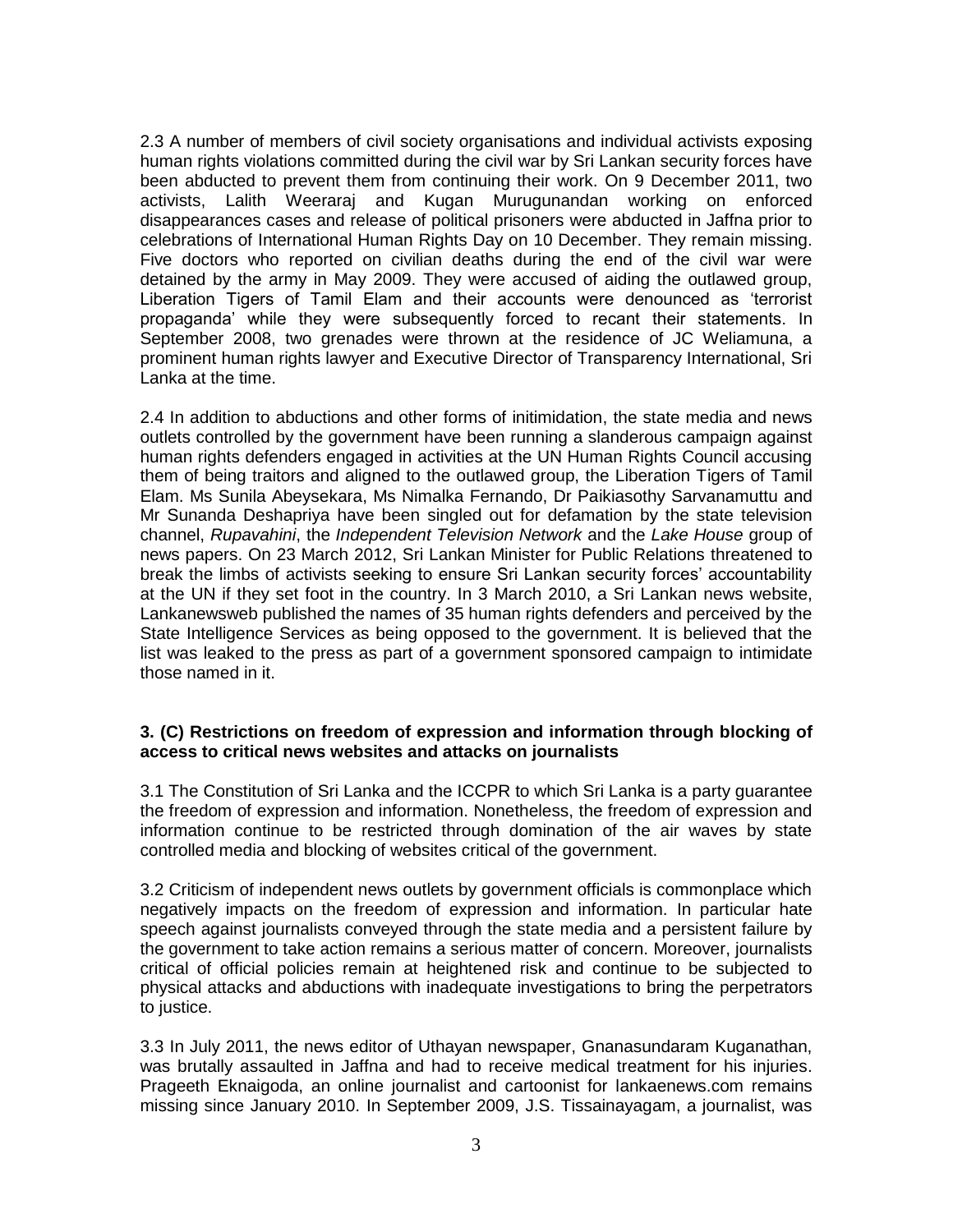convicted under the Prevention of Terrorism Act for inciting "communal disharmony" by writing two articles for the North-Eastern Monthly magazine in 2006, which were critical of the government"s military campaign.

3.4 On 5 November 2011, the Sri Lankan Ministry of Information issued orders requiring news websites with "any content relating to Sri Lanka" required to register without delay. On 6 November, the contents of four websites was blocked by the government. These are Sri Lanka Mirror, Sri Lanka Guardian, Papararacigossip9 and Lanka Way News.

## **4. (D) Restrictions on freedom of association and peaceful assembly and impediments to civil society activities in the northern areas of Sri Lanka**

4.1 Although the Constitution of Sri Lanka and the ICCPR to which Sri Lanka is a party guarantee the freedoms of association and peaceful assembly, impediments have been placed on the ability of civil society organisations to carry out their activities including monitoring of human rights violations as well as the organisation of meetings in the northern areas. A number of anti-government protests have been disrupted or prevented from being held through a variety of ways including prohibitive administrative orders as well as use of physical force by members of security forces and attacks by armed thugs.

4.2 On 15 July 2010, the official NGO Secretariat issued a circular requiring all NGOs including international organisations to register their staff and details of all their projects with the Presidential Task Force in order to undertake activities in the Northern Province. A number of NGOs were denied access to the region as a consequence of the circular impeding the freedom of association in the region. Additionally, attempts were made to reduce the role of NGOs mainly to service delivery activities in the northern region through the registering process laid down by the circular.

4.3 A group of 42 activists comprising diverse Tamil and Sinhala civil society groups were impeded by the police from participating in a public meeting in Jaffna in Sri Lanka"s northern areas on 10 December 2011.The aim of the meeting organised on the occasion of International Human Rights Day was to highlight ongoing human rights violations in Sri Lanka.

4.4 Religious and cultural events organised by the Tamil minority continue to be subject to undue restrictions. On 17 May 2010, an inter-religious event in the Nallur temple area in Jaffna to commemorate those who died in the civil war was disrupted by the police and the army who ordered the participants to disburse. Those who insisted on going were asked to register their names and other details with the police.

# **5 (E) Recommendations to the Government of Sri Lanka**

5.1 CIVICUS calls on the Sri Lankan Government to create an enabling environment for civil society to operate in accordance with the rights enshrined in the Constitution of Sri Lanka, the ICCPR and the UN Declaration on Human Rights Defenders.

• In particular, the Government of Sri Lanka should quarantee the following minimum requirements in policy and practice for civil society to operate: *freedom of association*; *freedom of expression, the right to operate free from unwarranted*